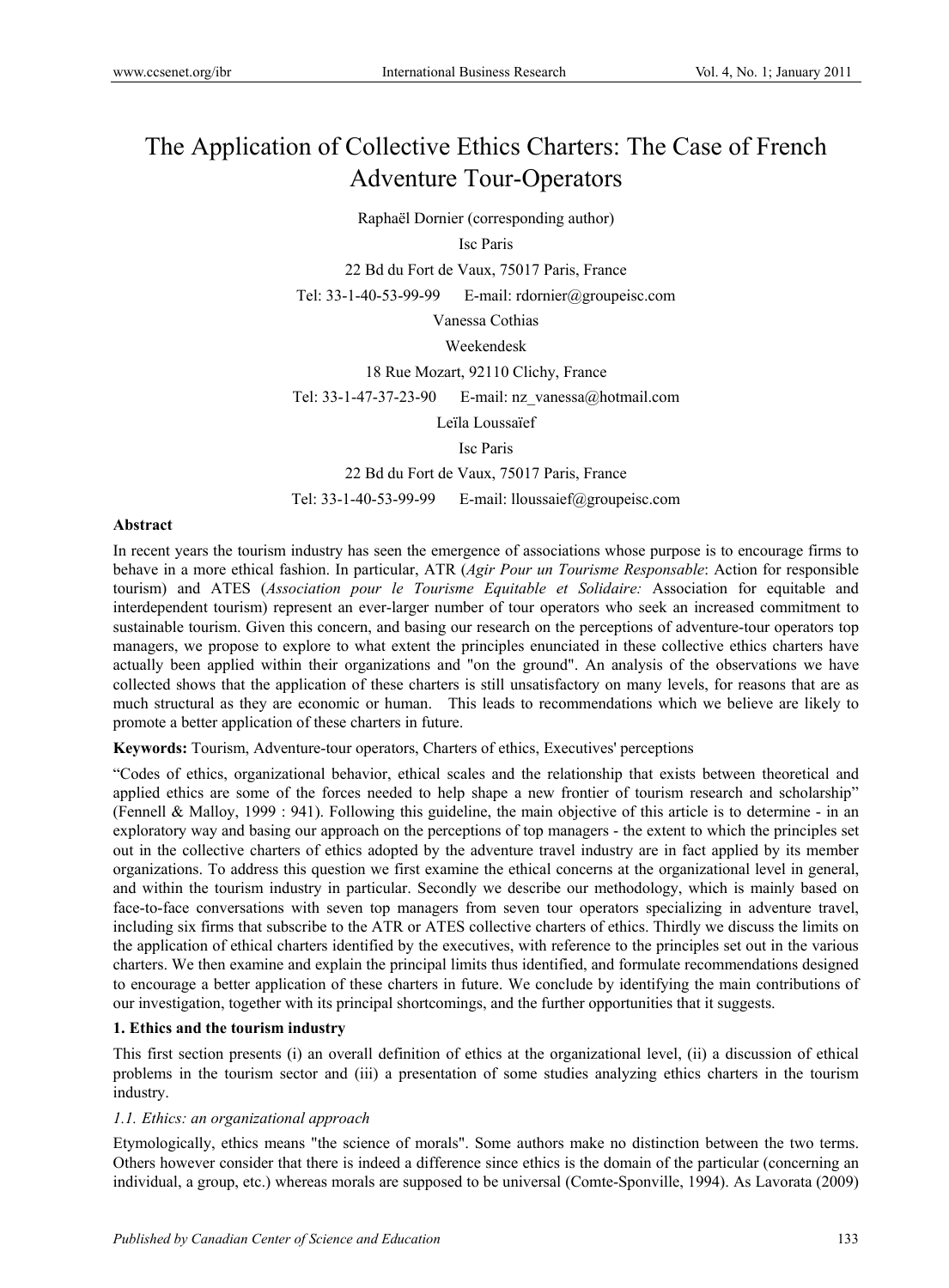points out, this distinction is widely accepted because it enables a clarification of the two concepts, thereby making ethics a compilation of all the good practices and behaviors that may or may not be accepted by the group. Mercier (2004) defines ethics as being *"the thought that comes before the action. It is a search for identity that attempts, through an interior discussion, to distinguish the right and wrong ways to act; it thus seeks to achieve wise action"*. Ethics is then first of all a personal discussion about what is the right or wrong thing to do. It brings together our convictions and responsibilities and establishes criteria for judging the validity and the consequences of our actions.

The interest in ethics at the company level is close to the research stream on social responsibility of firms. This stream gave birth to many works over the last years, taking roots more particularly on the stakeholders theory (ex. : Clarkson, 1995 ; Donaldson & Preston, 1995 ; Mitchell, Agle & Wood, 1997). The concept of stakeholders can be defined as "any group or person that could impact or be impacted by the achievement of the goals of an organization". In a general meaning, this concept includes providers, customers, shareholders, employees, communities, political groups… (Freeman, 1984). In the tourism industry, stakeholders are especially numerous and diversified, and can be impacted, in a positive or negative way, by the activity of tourism organizations.

Certain authors locate the ethics of the firm among its executives (Moussé, 2002). Others however consider that there is *"an organizational ethic"* which can be defined as *"the manner in which the firm incorporates its key values into its policies, practices, and decision-making processes"* (Mercier, 2004). Thus a firm's ethics may be understood as all of the practices that are acceptable to society. By establishing practices that favor the development of the firm without harming society as a whole, the business operator then behaves in an ethical manner (Lavorata, 2009).

When it comes to marketing, the establishment of an ethical policy may run up against two problems. On the one hand the ethical policy may be based on genuine motives, but may also take on an opportunistic character, the ethical strategy thereby becoming a means for adding value to the brand (Lipovetsky, 1992). The ethical intentions then become a good way to commoditize the firm's image, and a weapon to use against the competition (Weil, 1990). On the other hand the ethical policy may appear to be in conflict with the marketing approach. In fact, the validity of marketing choices depends in large part on the ability of this discipline to exert a decisive influence on the public (Revat & Flipo, 2003). In this regard, it is necessary to resolve the fundamental tug-of-war between the marketing objective (to boost consumption in order to create profits) and the brand's ethical ambitions (Laville, 2007).

#### *1.2. Ethical concerns in the tourism industry*

Today, ethics refers in particular to the recognition that certain technologic and scientific applications have negative impacts on our environment. It raises the question of individual and corporate responsibility concerning the habitats of species, pollution, and the expectancies of future generations (Jonas, 1990). In the tourism industry, this recognition is expressed as the need for the firm to be responsible. "*Ethics is now a central feature of our everyday concerns, and is therefore becoming increasingly relevant to society and particularly to the tourism industry... Thus the challenges we face in the 21st century are those of the environment and sustainable development"* (De Broglie, 2002).

The firm's responsibility may thus be viewed in the perspective of sustainable development, which has now given us *sustainable tourism*. This notion is based on the three pillars of sustainable development, while also incorporating the industry's own concepts, as follows:

 $\triangleright$  Tourism that is supportable over the long term on the ecologic level: preserving natural resources and working to reduce the impacts of the tourism industry's activities on the environment.

 $\triangleright$  Tourism that is fair on the social and human level: respectful of the cultural authenticity of host communities, preserving their traditional values, and thereby contributing to tolerance between nations.

 $\triangleright$  Tourism that is viable on the economic level: ensuring viable economic activity over the long term.

All of these commitments must be incorporated into a sustainable, long-term approach. This conception is intended not only to limit the negative impacts of tourism on its destinations, but especially to improve the positive effects of tourism. We then see that the concepts of "tourism" and "sustainable development" need not be in opposition to each other.

In practice, however, being responsible in the tourism industry is not an easy matter. Short-term economic gain at the expense of longer-term cultural and environmental loss has been indeed commonplace (Hall & Brown, 2008). According to these authors, this was the reality that negative social, cultural and environmental impacts of tourism—direct, indirect or induced—often outweighed its stated economic value. The WTO estimates that between 2010 and 2020 the tourism industry will continue to grow at about 6% per year. We can foresee the consequences that this great increase in the flows of tourists over the course of a single generation will bring about, if it is not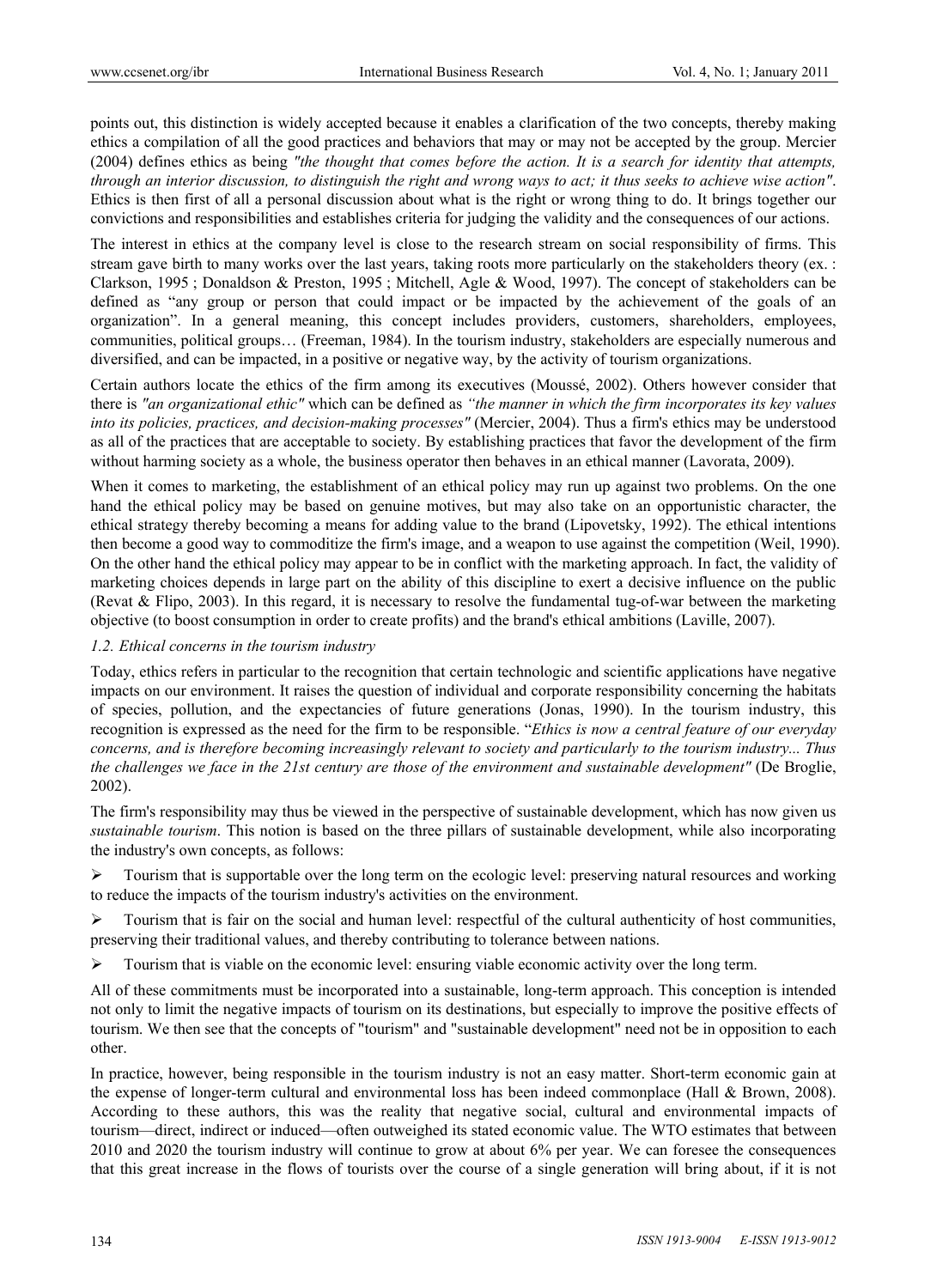controlled. In this regard the *Guide du Routard* (Backpacker's guide) lists the four main threats that weigh upon the ethical nature of the tourist industry.

On the economic level the income is often captured by middlemen (transportation companies, travel agencies, tour operators and hotel chains) thereby leaving little for the local populations. These generally fill insecure, seasonal positions. We estimate that 60 to 80% of worldwide tourism-industry income ultimately accrues to firms in the North. Poorly-controlled tourism also leads to changes in a country's social fabric. In Africa, a tour guide earns twice as much as a doctor, on average, and ten times as much as a farmer. One consequence of this imbalance is that increasing numbers of small farmers are abandoning the land to turn themselves into guides.

Moreover, as a result of the development of the tourism industry Human Rights are often flouted, in particular by the scourge of sex tourism. According to the UN, nearly 10% of international tourists choose their destinations based on "sexual opportunities", and according to the ACPE (Association Against Child Prostitution) sales generated by sex tourism amount to 12% of Thailand's GDP.(Note 1) The stipulations of international law are not always applied, and many countries turn a blind eye to child labor. According to the WTO, in 2008 more than 15 million children under the age of 18 were employed in the tourism sector.

On the cultural level we are seeing a "folklorization" of rites and cultures, which is leading to profound changes in local customs. In some cases the population is instrumentalized to generate additional tourism income.

On the environmental level the tourism industry is a contributor to global warming, mainly as a result of air travel. In addition, the strong appeal of destinations with a rich biodiversity is having a devastating impact. For example, coral reefs and ecosystems often fall victim to urbanization and the excessive use of coastal areas by tourists (damage to vegetation and aridity of the soils).

#### *1.3. Codes of ethics in the tourism industry*

As ethics and sustainable development has become a main issue in tourism, more and more tourism organizations have implemented codes of ethics. These codes are designed to set the ethical standard, guide, communicate and educate organizational members (Malloy & Fennell, 1998 ; Payne & Dimanche, 1996). From the late 1970s, mostly encouraged by external pressure, the tourism industry therefore began to establish guidelines for standards of behaviour. Professionals felt the need to monitor their conduct and commit to a ''social contract'' guiding moral behavior among businesses, tourists and the local community (Fennell & Malloy, 2007). Three guiding principles for codes of conduct have been stated frequently: understanding the culture visited, respecting and being sensitive to the host population and treading softly on the host environment (Hall & Brown, 2008).

A growing number of scholars therefore try to describe the current state of codes of ethics in the tourism landscape. The existence of a code is, of course, no guarantee of ethical practices. A code may be no more than a statement of a company's legal responsibilities and the conduct it expects from its employees and clients, rather than enumerating any ethical principles and aspirations that its management holds or aspires to (Hall & Brown, 2008). Moreover, the compilation of codes of conduct in tourism may sometimes appear to be a means whereby company management can deflect responsibility away from itself towards its employees, or, more especially, to its tourist clients (Malloy & Fennell, 1998). Fisher (2003) has distinguished between surface and deep approaches to ethics in understanding the difference between rhetoric and actual business practice. She notes that most businesses appear, either intentionally or otherwise, to adopt a surface 'self-interested' approach to ethics. Gordon and Townsend (2001) found operators which explained that their lack of ethics was due to tourist attitudes and health and safety liability.

Fennell and Malloy (1999) found that operators in the tourism industry cannot be considered homogeneous in terms of their ethical orientation. Specifically, their results show that ecotourism operators have a higher sense of ethical conduct than do their peers in other ventures. They explain partly this finding by the fact that ecotourism operators reported the use of codes of ethics in their business practices to a greater degree (95%) than other tourism operators. Presumably then, the operators implementing daily codes of ethics are more likely to have a consistent ethical approach throughout their business operations.

Fennel and Malloy (2007) argue that tourism organizations should move to a more structured and functional view of ethics. Monitoring, auditing and reporting as therefore important elements of the formulation of codes of ethics. They also point out that, for a code of ethics to be truly implemented, there should be the compatibility between an organization's and individuals' value systems.

Having presented an overview of the ethical problems posed by the tourism industry, we now describe our methodology. Our main objective is to determine, for the adventure-travel sector, the extent to which the recommendations contained in collective charters of ethics are actually applied by the actors who subscribe to these charters. Our methodology is therefore essentially based on face-to-face interviews conducted with the top managers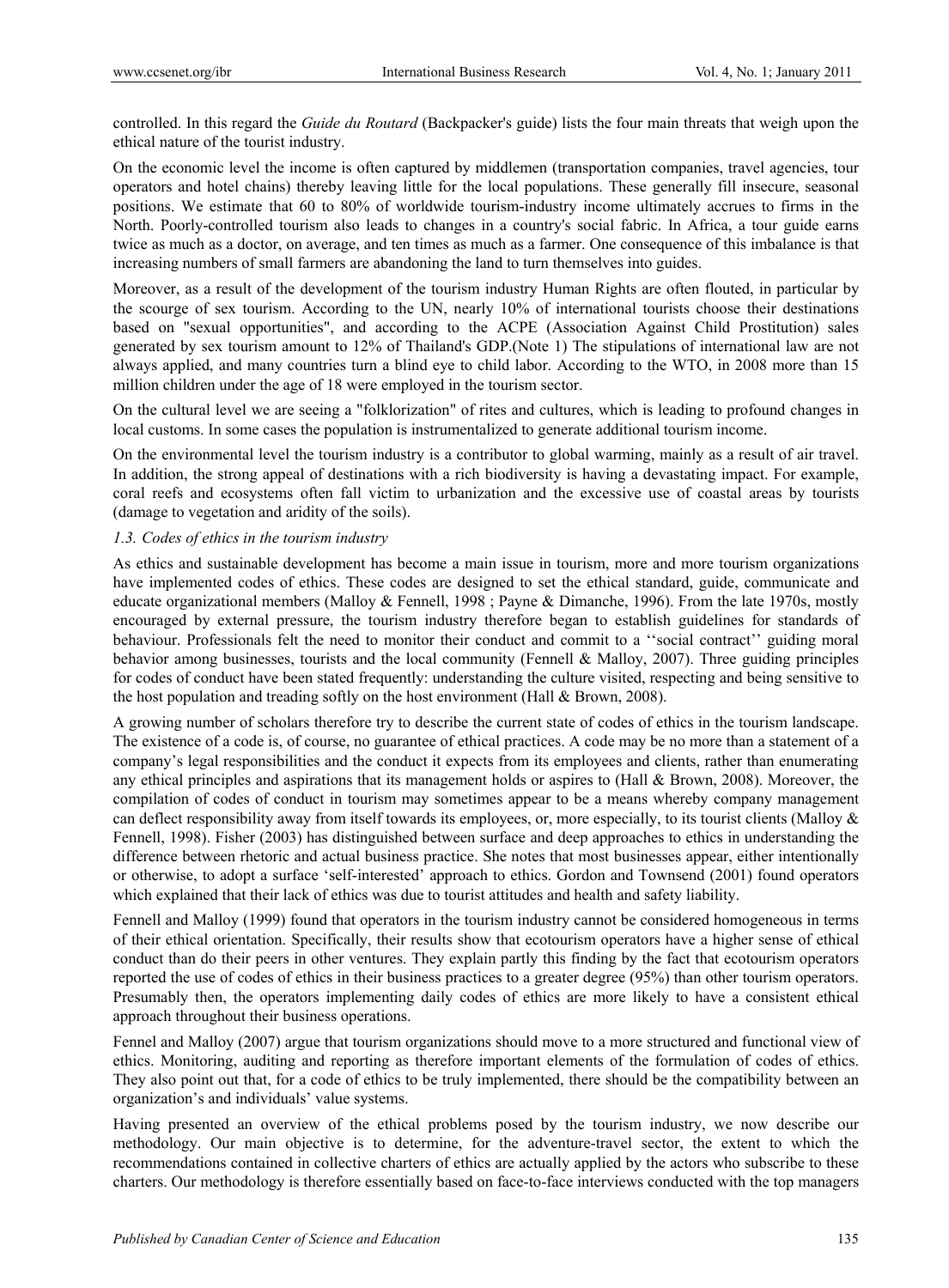of adventure-tour operators, since these directors, especially in France, may be considered to be the "pioneers" of a tourism industry that places a higher value on ethics.

### **2. Methodology**

We will describe the sector in question and the particular features of its "collective" commitment to a more ethical tourism, followed by our methods of data collection and analysis.

### *2.1. The "formal" ethical commitment of adventure-tour operators*

There are about 400 tour-operators in France. Within this population, our study mainly addresses adventure-tour operators, because they are the ones best-known for their ethical commitments. There are about fifty of these in France. They are generally small private operators or associations. Some adventure-tour operators have agreed to group themselves into associations such as the ATR (*Agir Pour un Tourisme Responsable*: Action for responsible tourism) and ATES (*Association pour le Tourisme Equitable et Solidaire*: Association for equitable and interdependent tourism) aimed at promoting and monitoring the ethical character of their practices.

Operators generally make a distinction between adventure tourism and interdependent tourism, although the trips offered under these two themes may have certain similarities. These terms distinguish tours that are mainly "on foot" from tours that involve encounters and cultural immersion. However, we will include interdependent tourism in adventure tourism.

# *2.2. Data collection and analysis*

Between April and June 2009 we conducted semi-direct face-to-face interviews with seven top managers from seven adventure-tour operators. The anonymity of their answers was guaranteed and the conversations were then retranscribed in order to carry out a content analysis. Of the seven tour operators, six subscribe to collective charters of ethics: four to the ATR Charter and two to the ATES Charter. The seventh does not subscribe to either one but has established its own charter of ethics.

Our interview guide was designed to highlight the executives' views of the ethical practices of their own organizations, with respect to the principles enunciated in the charters of ethics. We first asked them to express themselves concerning their own definition of ethics, the place of ethics in their organization, and their various ethical commitments. We then questioned them about the reasons that had caused them to subscribe to or avoid collective charters of ethics. They then had to explain to us how these charters were applied inside their organization. We attempted to determine more specifically whether, under this approach, there were commitments that had been particularly difficult to implement. Lastly, we asked them more specifically about the impact of the economic crisis on the application of the ethical commitments set out in the collective charters. One month later we went back to the managers interviewed, to confirm that the limits identified as a result of our content analysis did indeed correspond to the ones they had intended to describe during our conversation.

Our main interest is then to confirm, based on the executives' own words, whether the principles set forth in the charters are in fact applied, or whether on the contrary there are items that are still difficult to put into practice. To achieve this objective we will consider the commitments set out in each charter, and compare them with the limits described by the executives during our conversations.

#### **3. The limits of commitments: the managers' viewpoint**

Based on the managers' testimony, certain commitment criteria provided in the charters do indeed appear difficult to implement. Our presentation of the results is structured according to the charters of ethics subscribed to by the executives interviewed.

#### *3.1. The individual "custom" tour-operator's charter*

As regards the charter of his own organization, the quality manager interviewed identified only three limits concerning the actual application of the stated commitments:

 **The weakness of the field checking during the crisis period:** "*We used to do a lot of checking on the ground. Since the crisis, this is no longer possible because there has been a reduction in the budgets for reconnaissance travel. We are trying to find ways to make up for this.*"

 **The problem of "trusting" the service providers concerning their commitments:** "*We put the charter of ethics in the contract, and we leave time for our service providers to have it applied. But in spite of this we had the case of four hotels in Thailand that said they were following our policy but there was a report made by unidentified clients and we learned that these people were supporting sex tourism. We removed them from our itineraries.*"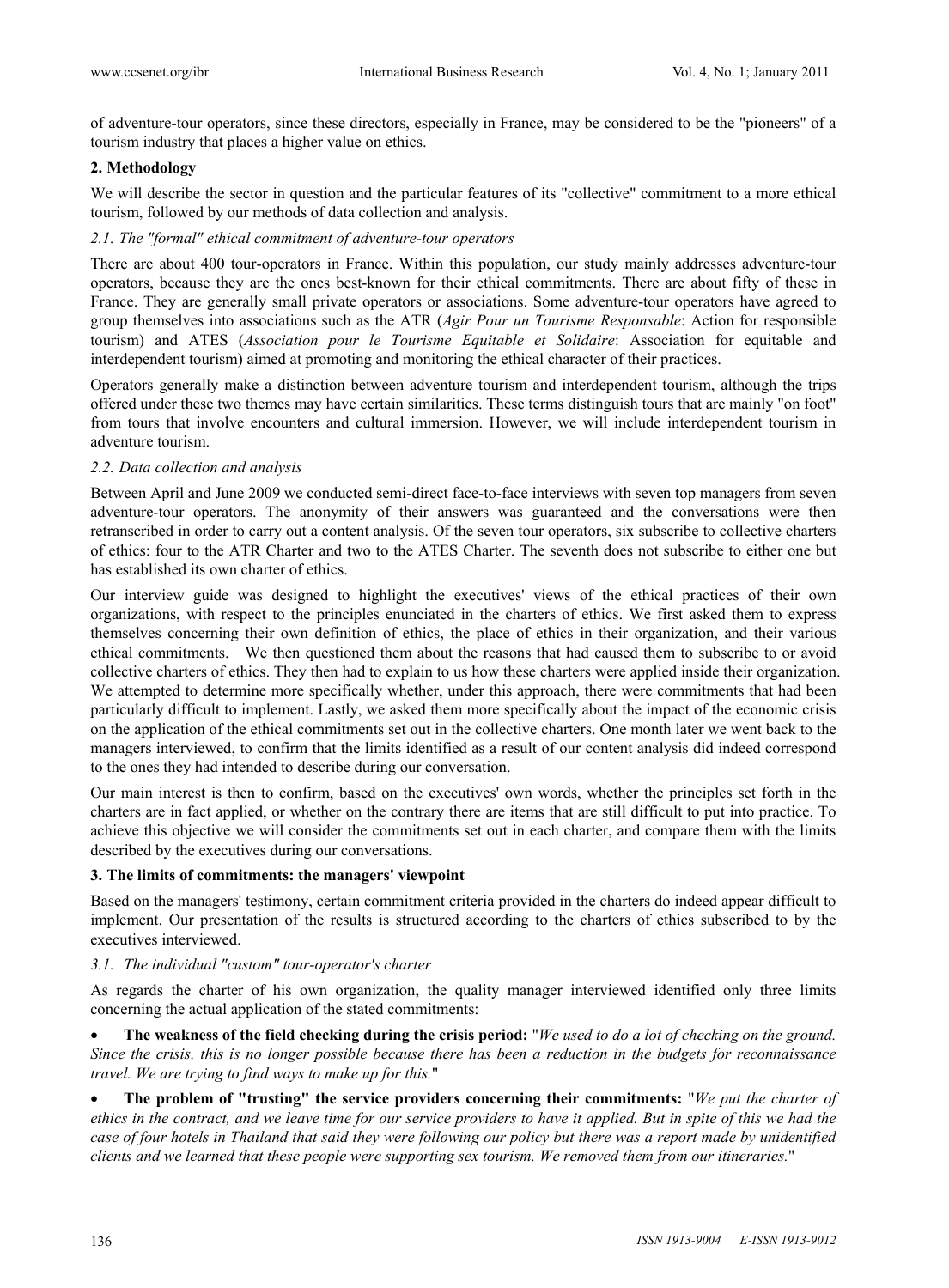**Limited application as regards destinations:** "*For the time being we are concentrating our efforts on Asia. We are not yet taking action on all destinations, nor on all the itineraries that we offer. Not all destinations necessarily need them.* "

### *3.2. The ATES Charter*

The two managers who work for tour operators subscribing to the ATES Charter identified two major types of limits to its application: human limits and limits associated with inspection.

# 3.2.1. Human constraints

The managers emphasized the difficulties associated with the establishment of a relationship of trust concerning the consequences of development projects. Criterion No. 2 of the Charter states that "the operator selects partners involved in development projects that benefit the community". But since the tour operator does not always understand the true scope of these development projects, they may benefit only a few partners rather than the community, and this may ultimately undermine the operators' trust. The tour operator specializing in Latin America told us in this regard that "*Latin America is like Africa: there are always personal or family interests between communities, which count for a lot. You have to know how to adapt to the local cultural conditions, and it's certainly not easy to gain their trust, especially from a distance".* Reconnaissance trips are not always enough to gain an appreciation of how partners operate and thereby to better understand and manage the actual consequences of development projects.

The managers also mention the fact that commitments are basically still difficult to convey to clients. Criterion 5 states that "in designing its trips, the operator encourages encounters and exchanges." The operator must commit to favoring nights passed with inhabitants of the village, whereas the local living conditions are sometimes not what the clients are looking for. So, as the executive of an interdependent tour operator told us: "*travelers find that the accommodation provided is too basic*". Travelers are indeed welcomed and accommodated by the local population, but this gets them no more than a modest level of comfort which is sometimes not up to their needs. Moreover, these situations often lead to disputes. Nevertheless, according to this same executive, these persons were informed in advance of the accommodation arrangements: *"even if we do it systematically, using brochures and our charter, it is often poorly understood by the people and the majority don't read it or they simply don't manage to grasp what the commitment involves...".* The actual "on-the-ground" expression of ethical commitments still seems to be hard to communicate to clients, and that brings us to examine the most effective ways of informing the traveler and raising his/her awareness.

#### 3.2.2. Inspection constraints

ATES chose a self-assessment system which covers both the organization and the product. It is based on a reference system that applies the principles of the charter. First, each member uses the table of criteria to make an assessment of its own structure and half of its destinations, selecting the ones most popular with its clientele. The grading employs a ternary system (0-1-2). A check is then carried out by the association's assessment committee, which includes members of the ATES and two executives from member associations. Three assessments are possible: total incorporation (overall grade greater than 12), partial incorporation (grade between 8 and 12), and pending (grade less than 8). However, this self-assessment system suffers from a lack of legitimacy and credibility. The two managers interviewed emphasized that the inspection may be biased by the human factor: *"Everyone knows that there are rivalries between associations, so we come up against the problem of neutrality in an inspection by self-assessment. Some associations have been "kicked out" or alternatively encouraged, depending on the relationships of the managers.* "So there is a risk of benefiting certain associations to the detriment of others, simply because of the existence of "relational networks". The credibility of such a system in comparison with a label certified by a State-recognized body, as with the ATR, may thus appear low in the eyes of clients, and even among professionals.

Lastly another limit was suggested, namely that the inspection mainly addresses the structure, field checks being limited: "*ATES has opted for self-assessment [...] It really needs to find a way to give itself some credibility with the traveling public. It is true that self-assessment, like certification, is expressed in the form of an auditor who checks things internally, but the auditor is not going to go and check whether all the commitments are applied in all of the destinations".*

#### *3.3. The ATR Charter*

The ATR Charter, according to the managers questioned, has various limits that affect its application, which are described below.

3.3.1. Legislative and administrative constraints in countries of the "South"

Criteria 1.5 and 1.6 of the ATR Charter require the operator to ensure proper respect for minimum decent social standards and to comply with local administrative and legal regulations However, in practice the inspection of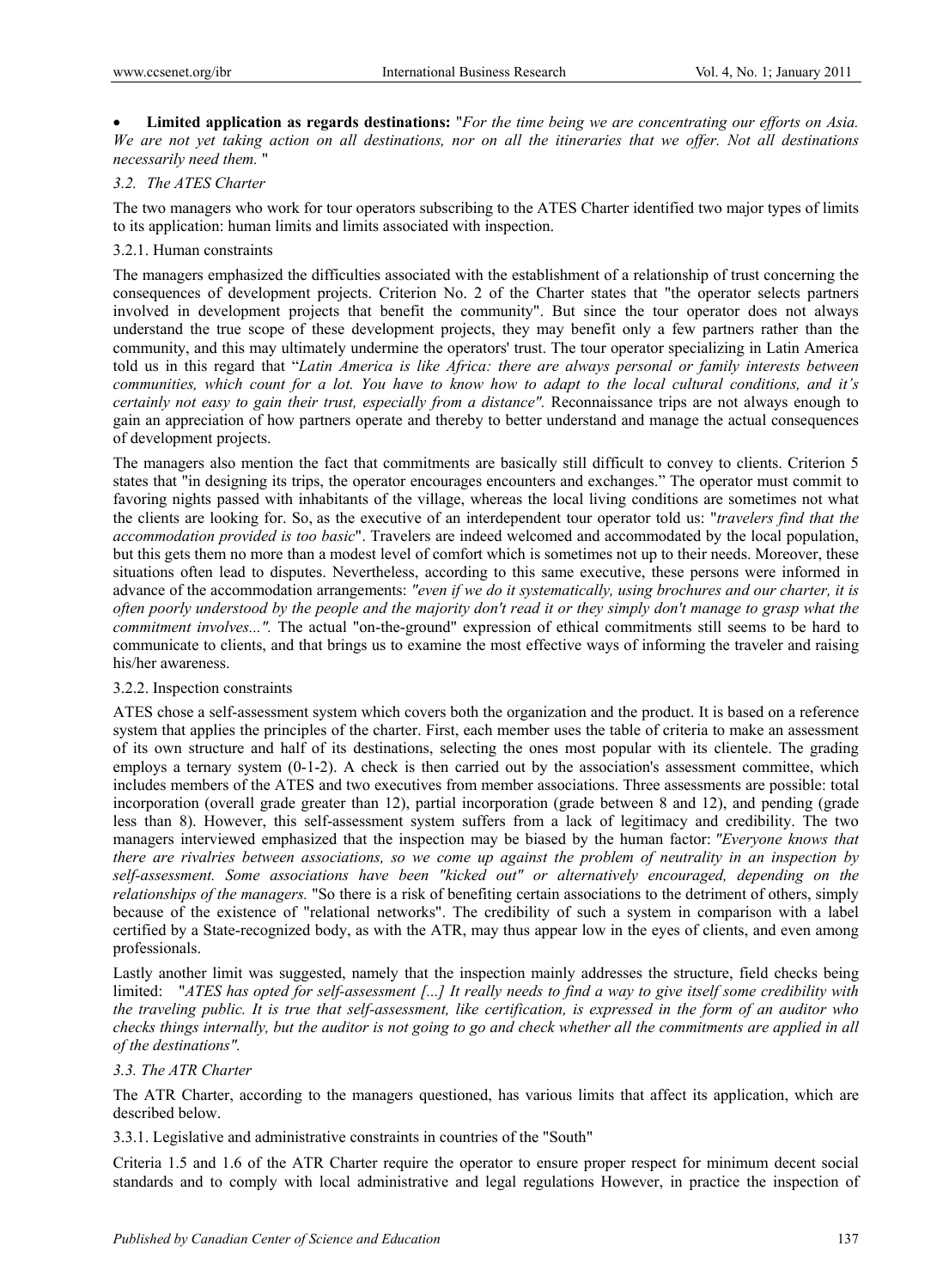partners is sometimes hindered by insufficient or even nonexistent legislation in the host countries, particularly regarding minimum social standards. A tour operator specializing in "customized" travel told us of seeing unethical traditional practices, for example at Pondicherry in India, in an attractive privately-run hotel where all the employees slept on the ground, in the entrance hall. To confirm that service providers fully comply with current legislation in their respective countries, this manager asks them to send him documents certifying that their activity is legal (tourism license, copy of their record in the commercial registry, and certificate of civil and professional liability) and to complete questionnaires about their practices. However, according to him, "*this system has its limits: it's not an infallible inspection tool, but at least it's a tool for increasing awareness and for sending messages".*

#### 3.3.2. Human constraints

Criteria 1.9 and 2.4 require the tour operator to provide information for visitors and to make them aware of the need to respect the local population and the environment. The proper application of ethical commitments depends in large part on the tourists themselves, and therefore on their attitudes and behavior. But in spite of an increase in information from the tour operator designed to improve tourists' awareness of ethical problems, the operator cannot fully foresee or control the attitudes of its future clients. Generally speaking, tourists who purchase adventure tours are very concerned with protecting the environment. Nevertheless the manager of a tour operator specializing in hiking still frequently observes some abuses concerning respect for the population being visited, for example a tourist taking photos without the prior permission of the person photographed. Travelers are also sometimes stubborn when it comes to picking up after themselves in the desert. He emphasized the fact that "*the good intentions that they start out with are often abandoned during the trip, in spite of having read the traveler's charter of ethics*".

Moreover, the management of wastes and natural resources is still often misunderstood by the host populations. However, Criterion 2.1 sets out the following principle: "to apply a waste-management policy and a natural resource management policy, according to the sensitivity of the environment". The tour operator may nevertheless offer an integrated environmental management that covers all of the accommodation. This is the case, for example, for a tour operator specializing in "customized" trips who, in a Marrakech villa, provides personnel training and water management, sorting of wastes, and the use of biodegradable cleaning products. However, it runs up against the divergent concerns of its local partners, and says that "*when we discuss it with our local service providers they say that these are the concerns of the rich countries, our concerns are different - but we try to raise their awareness anyway."*

#### 3.3.3. Financial constraints

Criterion 2.3 requires tour operators to promote the establishment of a policy for adjusting the flows of tourist to the scale of the destinations. The charter states that the flow of travelers should be limited to a group of 15 persons per trip for adventure travel, and 25 persons for cultural travel. But according to a tour operator that specializes in hiking, "*this is a limit that goes against our need for profitability. When there is a fifty-person demand we don't turn them down, we get around the problem by splitting the group. There is a conflict between the restrictions imposed by the charter and the tour operator's need for profit, which requires a partial application of the commitment*".

#### 3.3.4. Administrative and legal constraints

Without outside help, the operators find it difficult to assess the true scope of the development projects that they support. However, Criterion 1.7 specifies that an operator must undertake to actively and financially support local development at the destinations. The manager of a tour operator specializing in hiking states on this subject: *"we acknowledge that monitoring projects is not what we're good at and that we don't understand all the administrative and legislative parameters."*

Criterion 4.2 sets out the following principle: "to have a formal inspection system within the firm". In this regard ATR has prepared a reference comprising 25 criteria included in the Consumer Code, all of whose points will be audited, in the case of certification candidates, by an independent body approved by the State (AFAQ-AFNOR). This is a mechanism for bringing clarity to the commitments, and in particular for putting an end to simple declarations of intentions. It meets the wish expressed by the member tour operators to establish a strong seal of approval that cannot be bought or received as a gift, but only acquired after a strict, independent examination. Accredited auditors travel to the firm's head office once a year. The inspection specifically includes an examination of administrative documents demonstrating the proper application of the reference criteria at each destination, and an examination of customer-satisfaction sheets. If the criteria are met the seal will be awarded for one year; if not, the operator may be allowed an extension. Ultimately, if the criteria are not met, the seal will be withdrawn. The ATR encourages and assists its members to become certified, but at the end of 2008 only five tour operators out of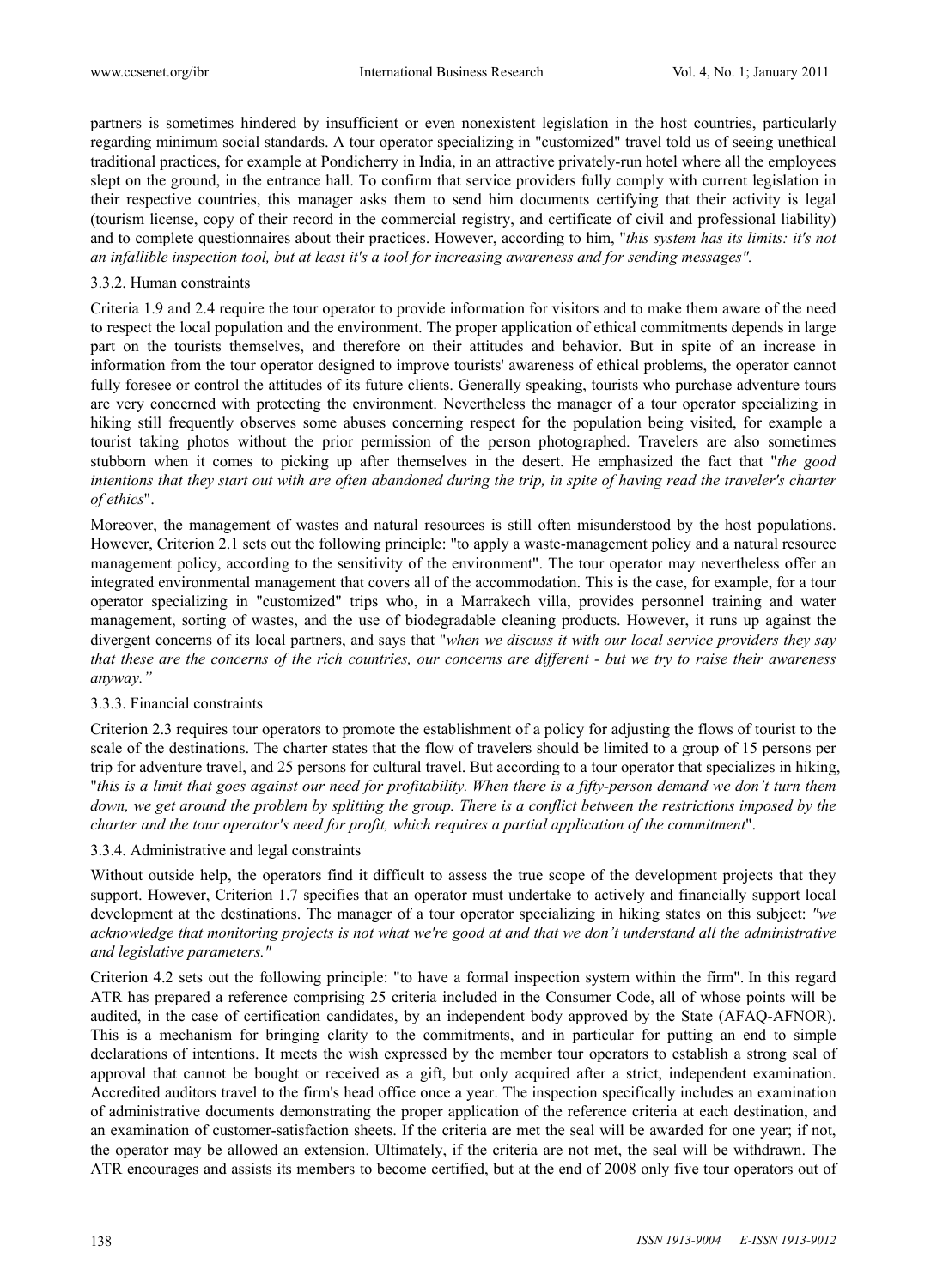the network's 22 members were certified. The managers told us that the work required for certification represents a considerable cost for each organization: "*the certification process is a demanding one, with lots of paperwork*".

According to the executive of a tour operator specializing in interdependent and cultural travel, this significant financial cost prevents smaller operators from obtaining certification: "*the cost of certification is substantial. (…) I think that's a pity because a number of small tour operators can't afford the cost and so they can't obtain this certification*". The cost seems too high for tour operators who cannot benefit from this certification without help, whereas the certificate is a critical item in terms of credibility.

Finally, certification seems mainly limited to an internal inspection: "*the reference system covers compliance with service commitments, especially their monitoring and management methods, but the inspection is primarily internal. We don't have the means to perform checks in the field, apart from reconnaissance trips*".

#### 3.3.5. Communication constraints

Criterion 6 stipulates that the operator must campaign for a fair and interdependent tourism and compliance with its principles, and undertake to promote the ATR. In any event it is in the operator's own interest to promote the network it belongs to, whether this is done in its brochures or in what it tells the traveler in person, and in general it does so systematically. The limit then comes from the publicity received from the ATR. In this regard a manager whose firm offers cultural and interdependent tours made the following statement: "*there's something that troubles me ; for example ATES, which has very good publicity, has been telling people that only immersion travel is interdependent. Firms like ours, which are responsible and interdependent, a little of both, with a corporate status, are left out of it to some extent, or ignored. Journalists have totally accepted that interdependent means ATES, and we're finding it very difficult to survive*".

The executives' words have therefore identified a number of limits concerning the application of each of the charters. We will now discuss these limits, in particular from the standpoint of the experience of one of the authors, who worked for a tour operator subscribing to the ATR Charter. We will also attempt to formulate some recommendations designed to promote a better implementation of these charters.

#### **4. Discussion of results and recommendations**

In this section we will examine the main limits identified by the managers concerning the implementation of the charters of ethics, and then formulate some recommendations which should, in our opinion, strengthen the ethical character of tour operators' practices.

#### *4.1. Discussion of results*

#### 4.1.1. The shortcomings of an individual charter

The exclusive use of an individual charter, even with an intensive commitment, may in our opinion prove inadequate in comparison to the use of a combination of individual and collective charters. When we break down the four themes of the tour operator's individual "custom" charter, we note that they are specific about the commitments they advocate. In fact, they recommend concrete actions such as the construction of a dam in Kenya to provide their own water supply to villages, or financial support to the climate-protection organization "My Climate" for the construction in Bali of plants for recycling organic wastes for compost, thereby creating jobs for 120 persons. These undertakings seem more practical than those in the ATR and ATES charters, which "content" themselves with promoting more general commitments without supplying details of their implementation "on the ground". We might then consider this tour operator to be more ethical, since it gives proof of its commitment. However, it seems that this is not necessarily so. It should for example be noted that each tour operator generally has its own individual charter and that, as a member of an association like ATR, it then "combines" its individual charter with the ATR's collective one. Consider the example of Voyageurs du Monde, which belongs to the ATR: in its individual charter it commits to eight key points that fall under the "Millennium Development Goals" adopted by the United Nations' Member States in 2000. These eight objectives are the following: to eradicate extreme poverty, to achieve universal primary education, to promote gender equality of the sexes and to empower women, to reduce child mortality, to improve maternal health, to combat HIV/AIDS, malaria and other diseases, to ensure environmental sustainability, and to develop a global partnership for development. Based on these commitments, the tour operator's charter commits it to providing financial support to the NGO UNITAID, which works to facilitate the international purchasing of drugs. It also undertakes to combat the sexual exploitation of children by asking its clients to tell them when they come across this problem, and by offering optional consciousness training to their personnel. For sustainable development it duplicates the words of the ATR Charter, and lastly, to combat global warming, it offers travelers an individual opportunity to financially offset their CO2 emissions by contributing to the CO2Solidaire Association.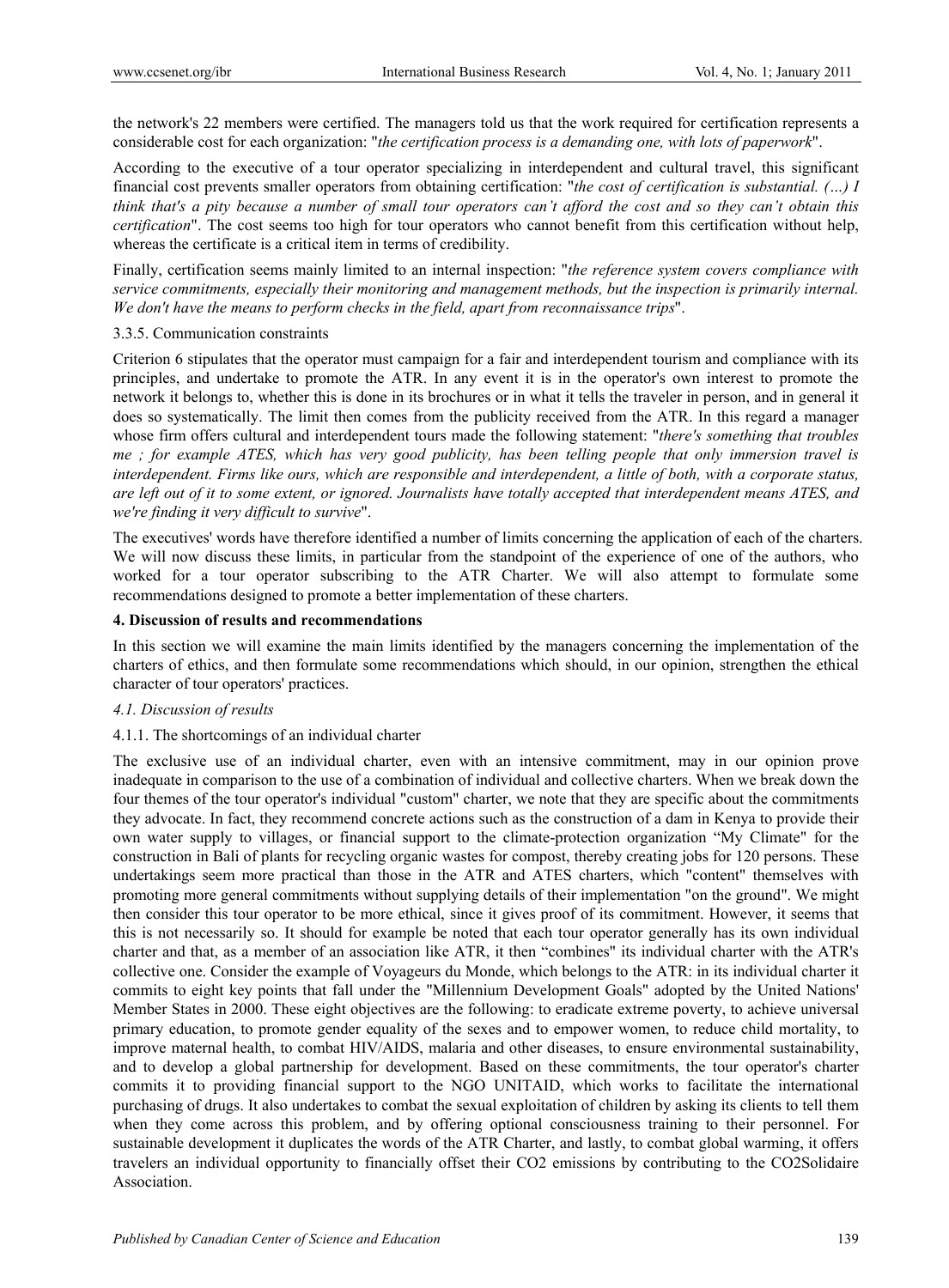It also seems reasonable to accept that the existence of an individual charter should imply that the tour operator be transparent about the financing of actions associated with this charter, whereas a collective charter automatically imposes such transparency. Thus the website of each tour operator that belongs to the ATR or ATES includes information concerning the financing of the interdependent and environmental actions undertaken, because this is an obligation "of transparency towards the client" instituted in each collective charter. But this is apparently not the case for the "custom" tour operator that does not subscribe to a collective charter: it gives no information on this matter. Moreover, as regards the content of the interview itself, while most of the tour-operator managers had provided us with numerical data or percentages concerning the proportion allocated to financing development projects, the manager of this tour operator was unwilling to say anything on this subject.

#### 4.1.2. The selection of solidarity funds

Both collective charters state that that all subscribers are required to finance development projects. For the ATR Charter the amount of the contribution is decided every year by the members, at the General Meeting. The ATES Charter levies on its members a fee of 3% of the total price of each tour, and forwards it to a solidarity fund. In 2008, for a tour operator specializing in Latin America, this amounted to 23,000 euros for a total of 330 travelers. Each operator has its own development fund, which it uses to finance the projects it selects. This fund is normally designed for projects related to interdependent and environmental assistance for developing countries. But can it still be called interdependent when these funds are used to finance the construction of rammed-earth dwellings in Nicaragua? These dwellings are in fact used to accommodate a larger number of travelers, which is in the operator's interest but not necessarily that of the local population. On the other hand the construction of a well in Africa or support for a NGO helping street children in Venezuela, for example, is of great interest to the local population, and little interest to the travelers. Accordingly, it is important to properly distinguish between what is profitable for tourist development and what contributes to truly humanitarian projects, a distinction that is not really made in the charters.

#### 4.1.3. Technical constraints

The implementation of certain measures which encourage responsible tourism may present technical problems. For example, equipment intended to reduce environmental impacts is sometimes hard to transport. Gas is generally employed in Amazonia for cooking because it avoids deforestation, but on the other hand its transport involves risks to the porters in the event of a fall or great heat. Moreover, the use of local products, particularly certain food and pharmaceutical products, for example in Africa, is not always easy, because of hygiene problems. Also certain essential commodities are sometimes unavailable locally. Lastly, note that in many countries there is little equipment for recycling wastes. Some towns in the Sahara have no incinerators, and tourist wastes, even when sorted, are ultimately buried in the ground or heaped up in the open.

#### 4.1.4. Economic constraints

In a time of crisis tourists are more reluctant to travel, especially to distant destinations. They become increasingly sensitive to price. We must therefore question the ability of small tour operators to reconcile the maintenance of "ethical" prices that enable local service providers to secure a certain income, while at the same time making an adequate return for themselves. In particular, we note a new behavior on the part of tourists, who do not hesitate to "play the competition": asking for quotes from tour operators that offer similar services but have different ethical practices. The manager of a "custom" tour operator told us that *"it's a bit like a market. They come with their quotes and for the same service being provided they choose the one that will give them the best rates. Clients are systematically asking sellers to give them an estimate*".

Collective charters impose ethical standards that are liable to create additional costs, while at the same time the current economic situation encourages people to limit their expenses. As Flipo (2008) emphasizes, "*respect for moral rules may run completely counter to the firm's interests, and it can be very expensive, to the point where it even leads to the disappearance not only of the firm that practices such respect, but of a whole economic sector"*. In addition, for the last few years travel providers have been in intense competition with large-scale distributors and online agencies. These organizations, of which there are many in the travel market, offer packages that are fairly similar to those of the tour operators, and at very competitive prices, but without the same ethical concerns. In a period of crisis for purchasing power, ethics may thus constitute to some extent a luxury that only organizations that have comfortable profit margins can permit themselves, which is not the case for the majority of "traditional" tour operators.

We can also raise questions about the fact that tour operators claim in their charters that they want to "commit sustainably to their partners", while at the same time the current demand is forcing them to offer tours to places that are closer and cheaper. We also note in recent years a certain boom in proximity tourism, which will probably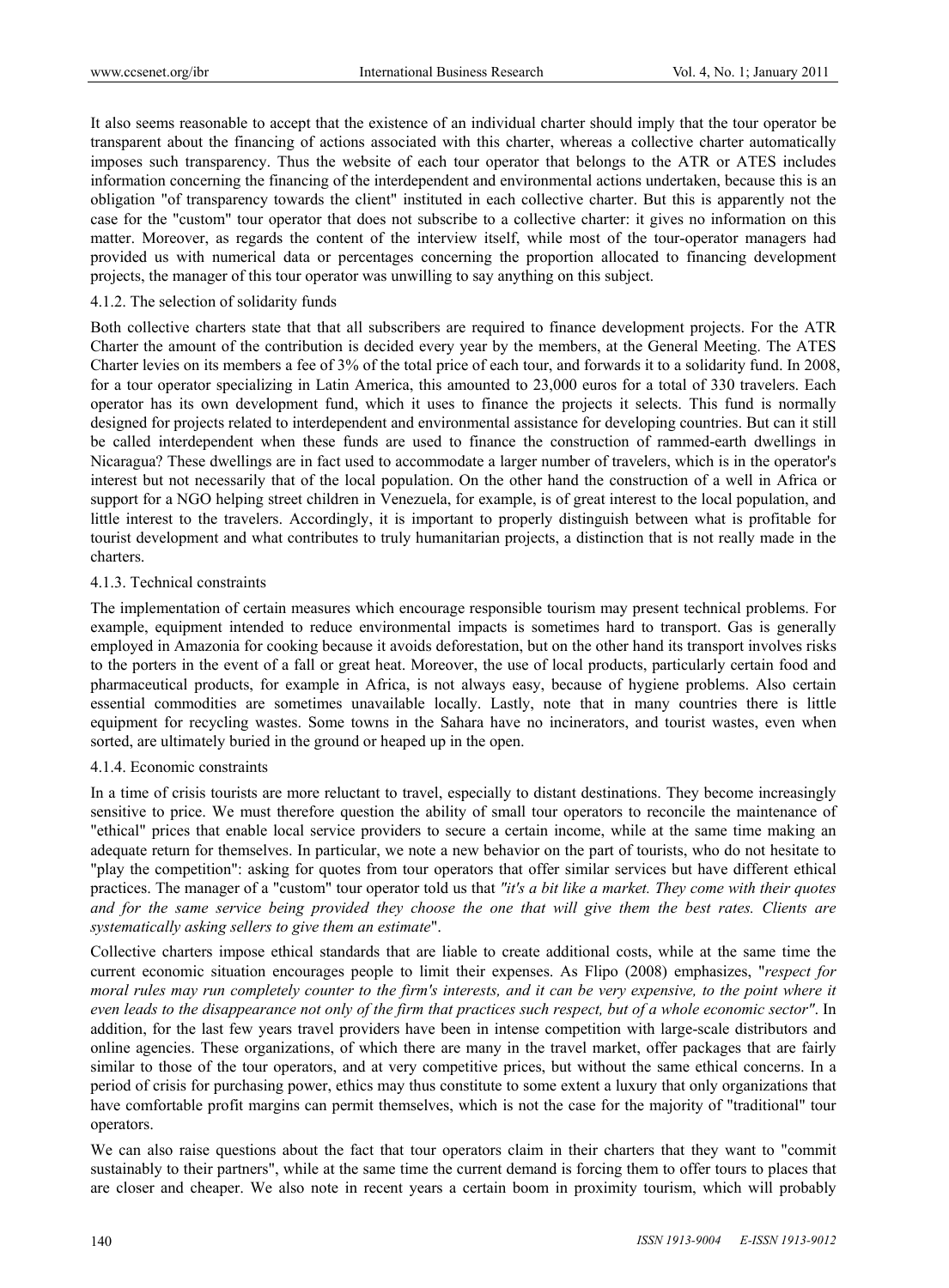continue. In terms of sustainable development it would be logical to favor travel over short distances, which has a lesser environmental impact. An association specializing in interdependent tourism in Latin America revealed that: "*we're diversifying now; we're looking for authentic destinations in Europe. People have no money; they're taking shorter flights. We want to offer tours that are cheaper, shorter, and less polluting. Our reason for diversifying is mainly economic. So we're going to offer travel in Spain, especially in remote areas of Andalusia, and highly authentic tours in Northern Ireland and Italy*".

# 4.2. *Recommendations*

In order to get around the limits identified by the managers, we will now present some recommendations that in our opinion are likely to encourage a better application of the collective ethical criteria on the part of the firms, the host countries, and their clients.

4.2.1. Recommendations concerning associations that promote charters of ethics

# **Acknowledging the importance of collective charters**

As we have seen earlier, compliance with the ethical commitments set out in an individual charter rests only on the goodwill of the firm, which constitutes an insufficient guarantee. Implementation of the charter thus has a good chance of being limited when set against other economic imperatives such as increasing sales, competitiveness, and profitability. On the other hand a collective commitment implies a greater control and the formulation of criticisms by other subscribers, which imposes a perpetual questioning of one's organization. For a proper application of the charter it therefore seems preferable, in our view, for firms to join an association that will guarantee compliance with it.

# **Creation of separate development funds**

ATES requires its members to establish a solidarity fund for development, but this involves both the comfort of the clientele and the development of the destinations. The first aspect mainly benefits the firms, while the second provides more benefit to the local population. This "pooling" inevitably distorts the visibility of how much is actually allocated to each. In our opinion it would be preferable to divide the development fund in two, with on the one hand an international solidarity fund (serving only for direct aid to the destinations), and on the other hand a tourism development fund intended to improve the comfort of the clientele and the professionalization of the service providers, so as to develop tourism in developing countries. Thus for example the tourism development fund would help the tour operators to build eco-lodges (ecological accommodation) in order to increase the volume of clients, or would allow them to offer training to the local guides so that they could acquire skills better suited to the needs of their clients. In particular this would eventually enable the proportion of local jobs to rise from 60% to 90% for the majority of tours. In Nepal, tour operators are generally forced to call on qualified European high-mountain guides to ensure the safety of travelers. The solidarity fund would be used to improve the living conditions of the local population, help them in their everyday life, and preserve the ecosystem.

#### **Ethical commitments for the destinations**

Since the criteria of collective charters are still fairly general, it would seem desirable to adjust the terms of their application according to the various destinations. To do this it is necessary to have a detailed knowledge of the problems of each country and the needs of the local populations, hence the importance of considering the advice of an NGO with significant in-country experience. These NGOs therefore need to be systematically involved in decisions associated with the orientation and organization of interdependent actions. In particular, they should be consulted to define the projects to be undertaken, depending on the needs of each destination. Partnerships between tour operators and NGOs already exist, but they generally take the form of simple donations associated with the sale of the tour.

#### **Establishment of shared databases**

It seems absurd that tour operators seeking to promote ethical practices continue to carry out their reconnaissance trips independently, and exclusively in their own interest. The explanation may be found in the fact that the ATR Charter provides for only limited exchanges of information between its subscribers. In fact, the organizations open their records to only one outside body, namely AFAQ-AFNOR, and the information collected for audit purposes is not released to other members of the association. In contrast, there are other associations at the international level that encourage a greater sharing of information among their members. They thereby enable the field data collected during reconnaissance trips to be pooled. The Travelife Association, for example, maintains a database on destinations that is shared by all its tour-operator members. However, very few French tour operators belong to it. This association has established the following system. Each member is first invited to perform a self-assessment, according to a table of criteria. Next, the employees of other tour-operator members will conduct a field audit to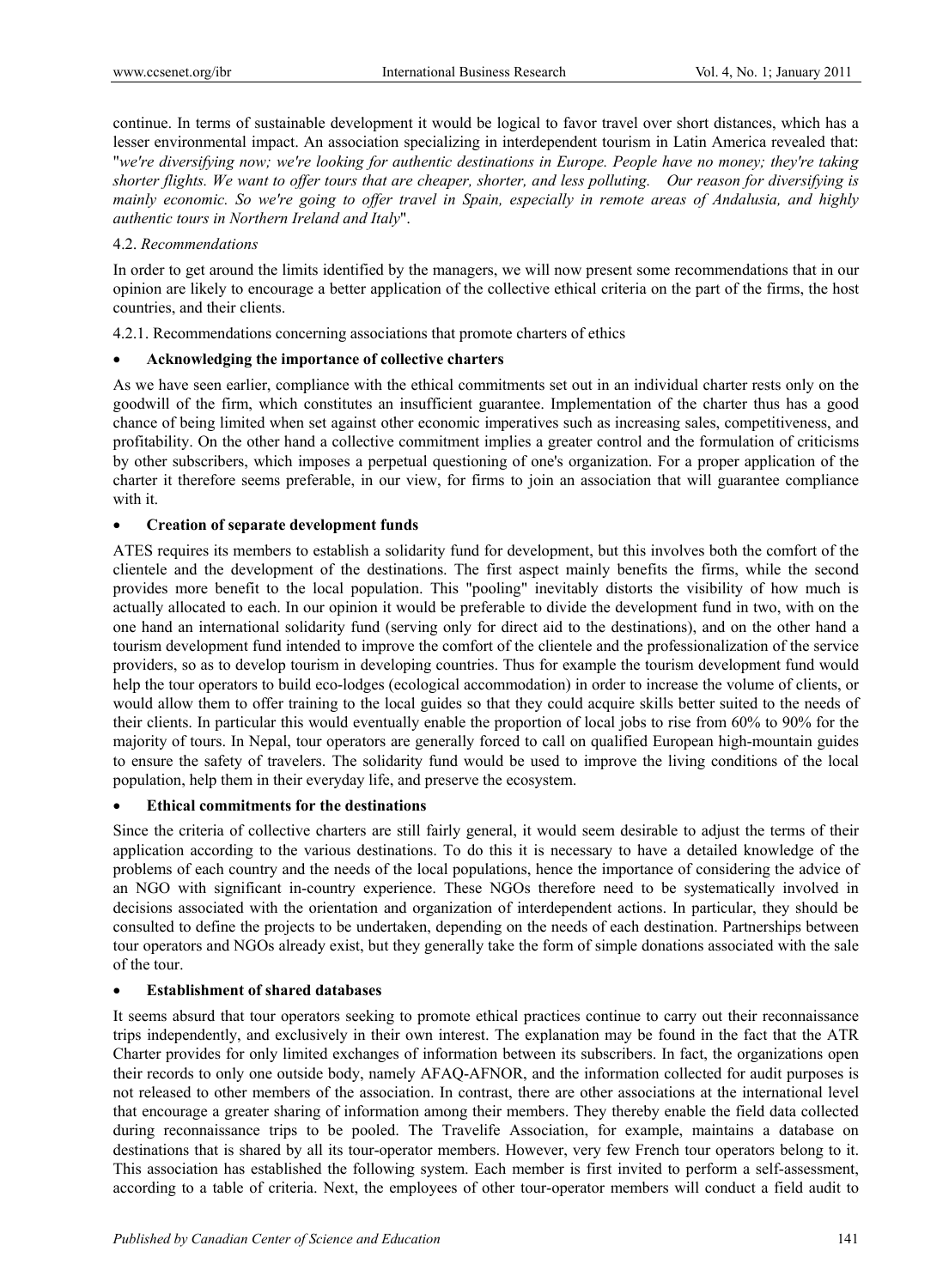confirm the accuracy of the self-assessment. Once the audits of accommodation and service providers are complete, the candidate tour operator will be awarded a "bronze", "silver", or "gold" Ecological Label. Each item of assessment data may be consulted by members. In addition, a closer cooperation between tour operators, via a more systematic exchange of information covering a large number of areas, could strengthen their collaboration, which tends to be undermined in periods of crisis. We might also suggest, in this regard, that the "savings" generated by these collective databases could be redistributed to the local service providers as bonuses for a proper implementation of the charter.

#### **More stringent conditions for becoming a member of the ATR**

At present, joining the ATR is not difficult. New members must hold a license or an official tourism approval as provided in the 1992 Act, and pay a subscription calculated on the basis of their latest sales figures. The tour operator is also asked to complete a document which contains a section on its structure, its management, and its organization, and a section corresponding to the criteria of responsible tourism. However, it states that if the requirements are not fully met, additional (unspecified) time will be granted to enable its structure to be made compliant. We believe that it would be desirable to set a deadline so that compliance is reached quickly, which would allow the new member's real level of involvement in responsible tourism to be assessed.

4.2.2. Recommendations concerning tour operators

#### **Promote understanding between the tour operator and its local service providers**

To encourage a better understanding of the cultural realities while respecting the host countries, and to standardize working methods, the tour operator should, to a degree, promote the principle of expatriation. It would then encourage some of its employees to spend a limited time abroad, working with its foreign partners. These expatriates would thus more easily understand the customs and working methods of their partners, and be able to "justify" them to the tour operator. The tour operator's values and methods could then be progressively passed on, while allowing for the particular features of the local setting. This process could lead to a true relationship of trust between tour operators and service providers, and thereby limit the need for spot checks. The checking process would become essentially implicit and continuous. In addition, these expatriates could supply training for the service providers. However, it should be borne in mind that the service providers might see this person as a representative of the tour operator, seeking to impose its working methods. Lastly, the expatriate's salary should not be too high, so as not to compromise relationships with the local providers.

#### **Provide more information to employees about ethical commitments**

The ATR reference specifies that all of the firm's employees must receive training concerning the commitments and implications of responsible tourism. But as far as we know, internal training has so far been insufficiently developed, and does not exceed 90 minutes once or twice a year. It seems essential to us to continue to advertise the approach in-house and to program regular one-hour meetings each week on this topic, so that perceptions of the objectives and implications of sustainable tourism are disseminated throughout the firm.

4.2.3. Recommendations concerning destinations

# **Seek a greater involvement of partners from the "South" in the production**

Different cultures, other concerns, a lack of mutual trust: all these limits on the implementation of charters of ethics were mentioned in conversations with the managers. Nevertheless, mutual understanding and genuine cooperation between tour operators and local service providers constitute the very foundation of the charters. In the field of tourism, tour operators often convey their own views of things, since the charters have been compiled by tour operators from the North with no real consultation with local partners. Their partners from the South often seek to receive a maximum number of travelers because they have a direct impact on the local economy. Moreover the Northern countries have a more long-term approach because for them the priority is to preserve the heritage of these countries as a source of major future revenue. The whole problem, then, is how to combine these two visions. This certainly demands a great deal of education and the creation of a real relationship of trust over the long term.

# **Broaden the commitments to include European destinations**

Owing to the current crisis, travelers increasingly prefer nearby destinations, especially in Europe. Consumers still want to travel, in spite of a drop in their purchasing power, but not as far away because air fares are making the trip too expensive. Adventure tour operators, forced to adapt to this new demand, are beginning to look for innovative tours in Europe. It would therefore be good if they were to offer environmental and interdependent commitments to these destinations. We found that one tour-operator member of the ATR with a European brochure is not proposing to participate in any interdependent or environmental actions for this destination. It might then be pertinent to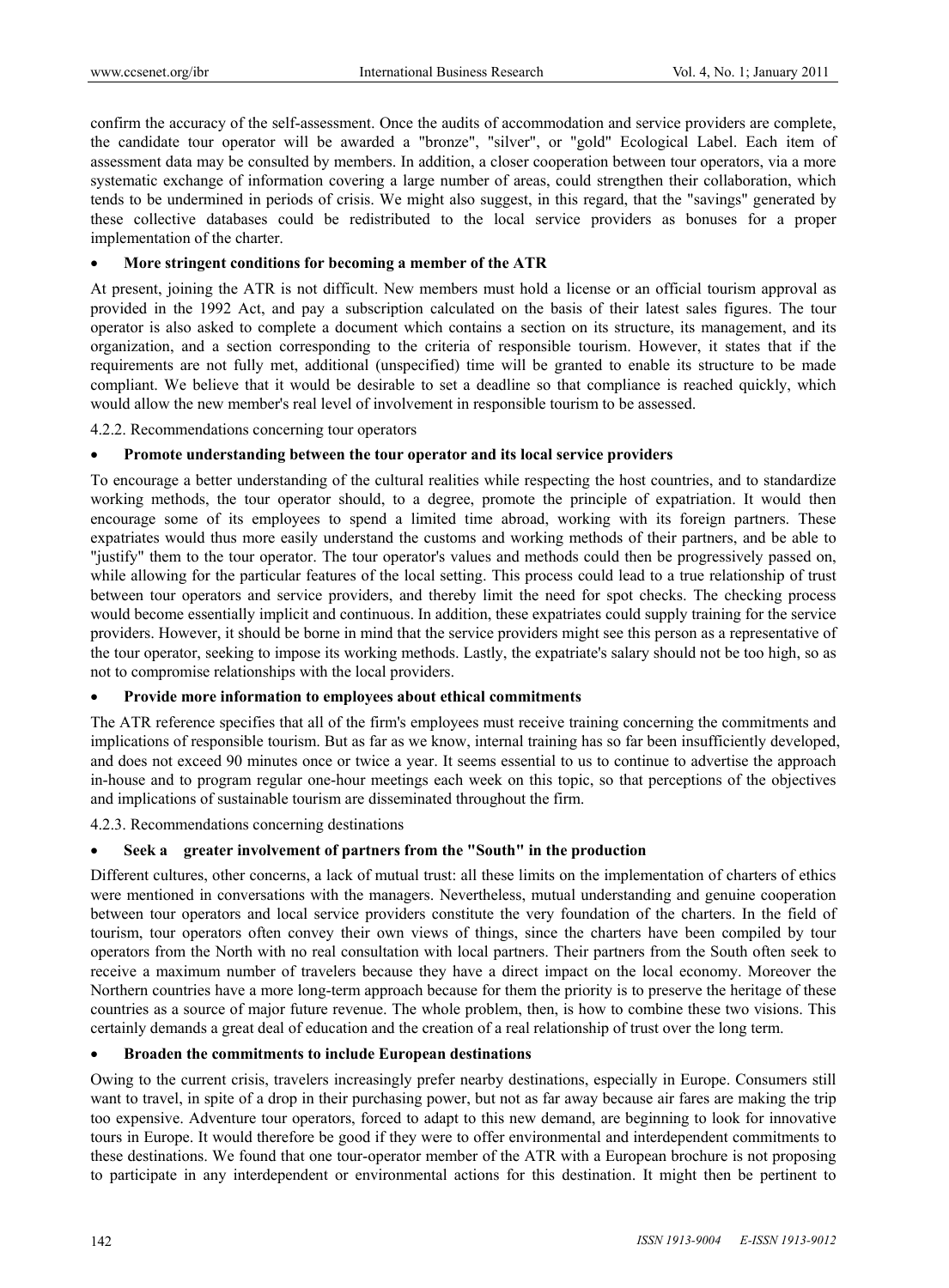suggest to travelers that they select the beneficiaries of any donations that they pay for, by highlighting the social and economic disparities or problems of certain cities.

4.2.4. Recommendations concerning clients

#### **Raising the traveler's awareness**

It might be possible to suggest to travelers that they come to talk about their involvement and their travel experiences in meetings aimed at raising the awareness of future travelers concerning the realities awaiting them on the ground, as is done by ABM (Note 2) (Aventures du Bout du Monde: Wilderness adventures). This association, formed in 1988, has more than 4,000 members. Its goal is to encourage individual travel both near and far, in a simple natural style, while treating the countries visited with respect. To do this it promotes exchanges of information to enable everyone to assemble their own personal tour and, when they return, to describe their experiences. ABM maintains a documentation center and publishes a specialized journal: the "Globe-Trotters Magazine". Such exchanges of information between tourists could be promoted by the "ethical associations" themselves.

# **5. Contributions, limits, and research opportunities**

A number of studies have already examined the principal limits of the ethical documents produced by tourist firms (vague commitments, incomplete methods of application, marginal position of institutions representing personnel and trade-union organizations, weakness of control structures, etc.). However, we thought it would be interesting to apply this type of analysis to the adventure-tour provider sector, which is currently growing, with emphasis on the views of its managers. This study has allowed us to reveal the dysfunctions of ethical charters, especially in regard to the implementation of planned commitments. We have shown that words are often difficult to translate into achievements on the ground, whether this is due to human, financial, or structural constraints. The main value of our analysis thus lies in the formulation of recommendations that can be exploited by firms seeking a greater commitment to ethical tourism within a collective approach.

Our study nevertheless has certain limits. Knowing that there are less than fifty adventure tour operators, we could have interviewed each of them in order to have data that were more reliable and more generally applicable. Moreover, this study is mainly based on the perceptions of managers. It might have been wiser to interview the various stakeholders in these charters, i.e., the travelers, the employees, and the local service providers. Not having the same interests as the managers, their views would certainly have been different, and other limits might have been identified. Lastly, the proposed recommendations do not consider the financial costs that they involve.

A suggested future line of research would be to learn the views of the managers regarding the governance of associations aimed at promoting ethical tourism. We believe that among the many factors liable to have an impact on the practical application of collective charters of ethics, the long-term development of the associations that "support" these charters is crucial. In particular, to what extent should the member organizations of the same ethics-oriented association have similar profiles and activities?

In any case, we should keep in mind, as noticed Fennell and Malloy (2007), that the formulation of codes of ethics is only a small piece in the puzzle of how to achieve sustainability and responsible corporate citizenship…

# **References**

Clarkson, M. B. (1995). A Stakeholder Framework for Analysing and Evaluating Corporate Social Performance. *Academy of Management Review*, 20 : 1, 92-117

Comte-Sponville, A. (1994). *Valeur et Vérité*. Etudes Cyniques Perspectives critiques, PUF.

De Broglie, E. (2002). *La marque face à l'éthique : Guide du Développement Durable*. Editions Village Mondial.

Donaldson, T. & Preston, L. E. (1995). The Stakeholder Theory of the Corporation: Concepts, Evidence, and Implications, *Academy of Management Review*, 20 : 1, 65-91.

Fennell, D.A., & Malloy, D.C. (1999). Measuring the ethical nature of tourism operators. *Annals of Tourism Research*, 26 : 4, 928-943.

Fennell, D. & Malloy, D.C. (2007). *Codes of Ethics in Tourism : Practice, Theory, Synthesis*. Channel View Publications.

Fisher, J. (2003). Surface and deep approaches to business ethics. *Leadership and organization Development Journal*, 24 : 2, 96-101.

Freeman, R.E. (1984). *Strategic Management : a Stakeholder Approach*. Pitman, Boston.